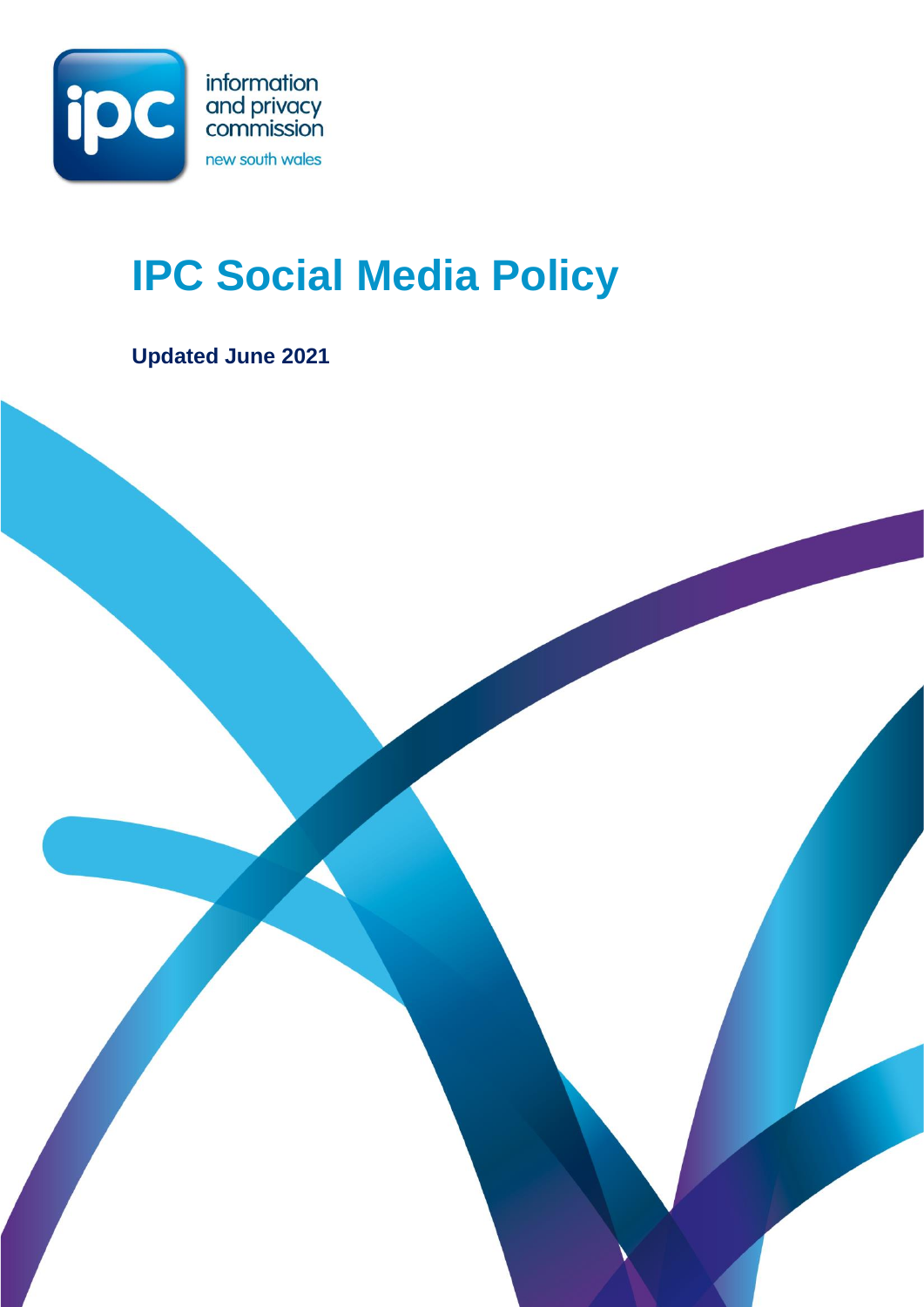### **Purpose**

- 1. The purpose of this policy is to support IPC's participation in social media and employees' participation in social media on a professional and personal basis while adhering to the Information and Privacy [Commission's \(IPC\) Code of Conduct](https://www.ipc.nsw.gov.au/node/201) and NSW Public Service Commission's Code of Ethics and Conduct for NSW government sector employees.
- 2. IPC, as the NSW statutory authority for information access and privacy regulation, must be, and must be seen by the public to be, an independent authority that upholds the objects of the legislation that it administers. As part of its function, IPC promotes and protects privacy and information access rights in NSW. It is therefore of upmost importance that postings on social media platforms which are seen to represent the IPC do not impinge on those rights or bring the IPC's reputation as an independent regulator into disrepute.

# **Policy Statement**

- 3. The IPC recognises the opportunity social media provides for people to gather in online communities of shared interests to create, share and consume content, as well as its potential for use in engagement with the IPC's internal and external stakeholders.
- 4. The intention of this policy is to establish a culture of openness, trust and integrity in activities around social media. It provides a governance framework for managing social media channels and tools on behalf of the IPC and provides employees with standards for acceptable use as they engage in social media on a professional and personal basis in order to limit risk to the IPC, its stakeholders and employees.
- 5. This policy complements the NSW Department of Customer Service's Social Media Policy, NSW Government Social Media Guidelines, [Digital Government Strategy](https://www.digital.nsw.gov.au/digital-strategy) and [NSW](https://www.digital.nsw.gov.au/sites/default/files/NSW_Government_Open_Data_Policy_2016.pdf)  [Government Open Data Policy](https://www.digital.nsw.gov.au/sites/default/files/NSW_Government_Open_Data_Policy_2016.pdf) directives. While the Policy encourages consideration of use of social media, it does not mandate adoption of social media by the IPC; it rather makes the use of social media an option to fulfil business needs where appropriate and encourages the IPC to give careful consideration to its benefits and risks. It provides a framework, guidelines and standards within which the IPC can develop channels when appropriate to serve identified, citizen-centric needs.
- 6. All employees are responsible for knowing and understanding this policy. This policy will replace any previous social media policies.

### **Scope**

- 7. This policy applies to all employees of the IPC, third parties contracted to provide services to or on behalf of the IPC, and IPC stakeholders who use social media in a professional or personal capacity.
	- **Professional use, sections 9 to 65** Personnel representing the IPC and managing social media channels on behalf of the IPC.
	- **Personal use, sections 66 to 96** Personnel who do not disclose that they work for the IPC.
	- [IPC Code of Conduct](https://www.ipc.nsw.gov.au/node/201) and NSW Public Service Commission's Code of Ethics and Conduct for NSW government sector employees**, section 93.**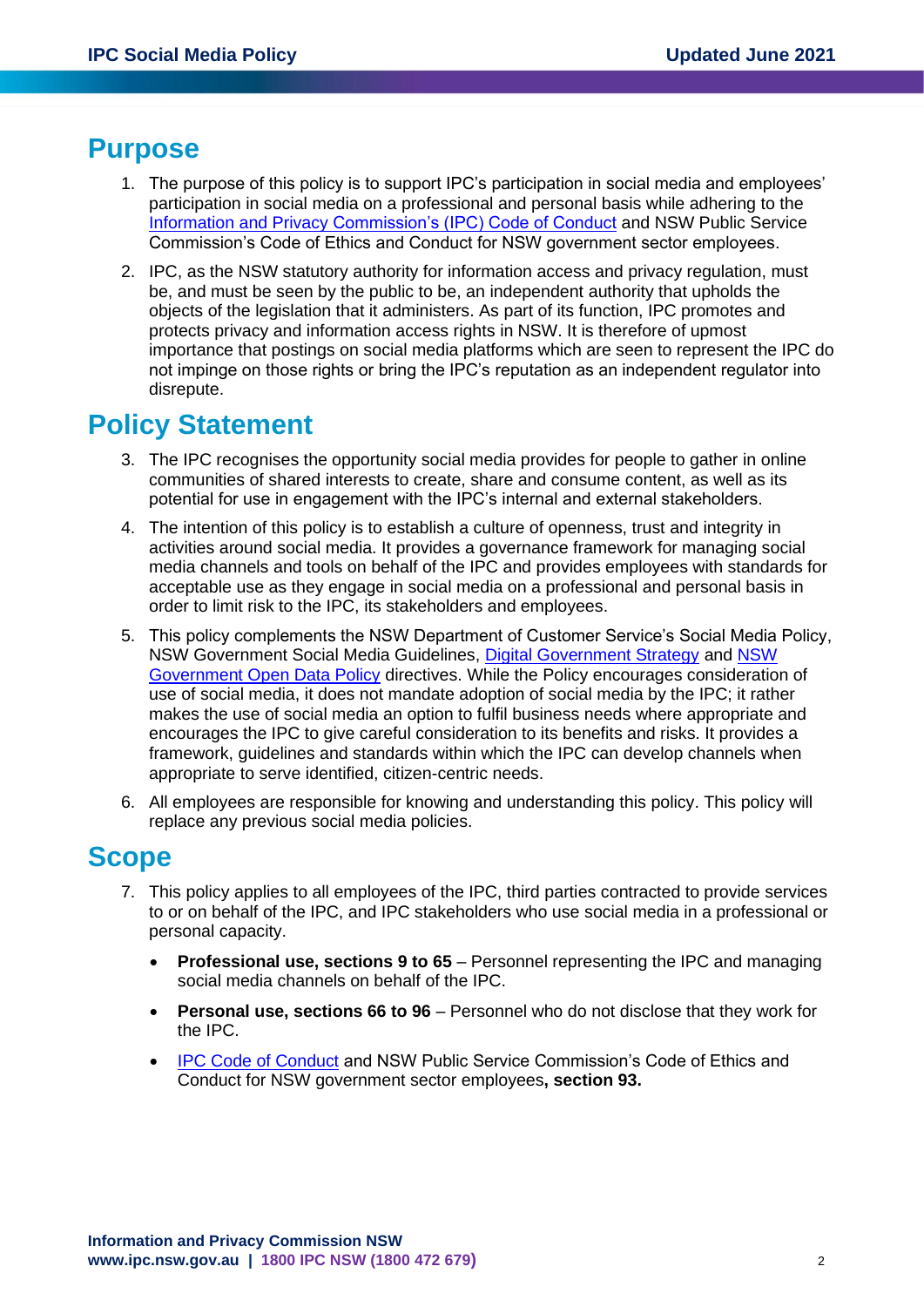# **Communication**

8. This policy will be communicated to all staff via the CEO's communications and education sessions delivered by the Manager, Communications and Corporate Affairs. This policy and related documents will be placed in EDRMS and published on the IPC website as part of the IPC's open access program.

### **Implementation**

- 9. The IPC runs social media assets under a central governance model to build holistic brand awareness, improve efficiency and to mitigate risk.
- 10. Social media assists the IPC in delivering on recommendations outlined in the *2017 NSW Digital Government Strategy* to improve stakeholder 'user experience' both internally and externally.
- 11. Social media assists the IPC in delivering on and evaluating against State, Premier and IPC priorities and objectives.
- 12. When considering whether to use social media to meet business needs, it is essential to conduct an audit of current communications and identify why a social media presence is required. This includes defining objectives, determining target audiences, providing risk analysis and identification of ongoing governance and resources.
- 13. A request for the establishment of a new form of social media presence must be provided in the form of a business case or briefing note to the Director, Business Improvement. The Director will assess the case according to how well the proposed social media channel addresses an identified communication need and how it aligns with the IPC's priorities. The Manager, Communications and Corporate Affairs may assist a business area to develop their proposal.
- 14. All requests to use social media must be approved by the Director, Business Improvement who assesses the request within the context of existing IPC's plans, strategies and goals.
- 15. All social media accounts will have a yearly review providing recommendations on issues management, improvements to strategy and content, and necessity.

# **Copyright and Intellectual Property**

- 16. The IPC must ensure that any materials published on official social media pages that are not the property of the IPC or another NSW government agency do not infringe any thirdparty intellectual property rights including copyright in relation to text, images or videos and trademarks.
- 17. There may be licensing or copyright issues that either prevent the publishing of external copyrighted material onto social media or require payment of a licence fee or royalties to do so. If in doubt, seek legal advice from Legal Counsel and Regulatory Advice (LCRA).

### **Professional Profiles**

- 18. Staff authorised by their business area manager to administer a social media account on behalf of the IPC must create an official social media profile using an approved work email address and avatar. All staff profiles created using work emails must be registered with the Manager, Communications and Corporate Affairs for inclusion in the Communications and Corporate Affairs Handbook.
- 19. Official social media profiles remain the property of the IPC and must only be used for the official reason the profile was created for. Professional work profiles are subject to audit and may be deleted if the profile or its use contravenes the IPC's policies.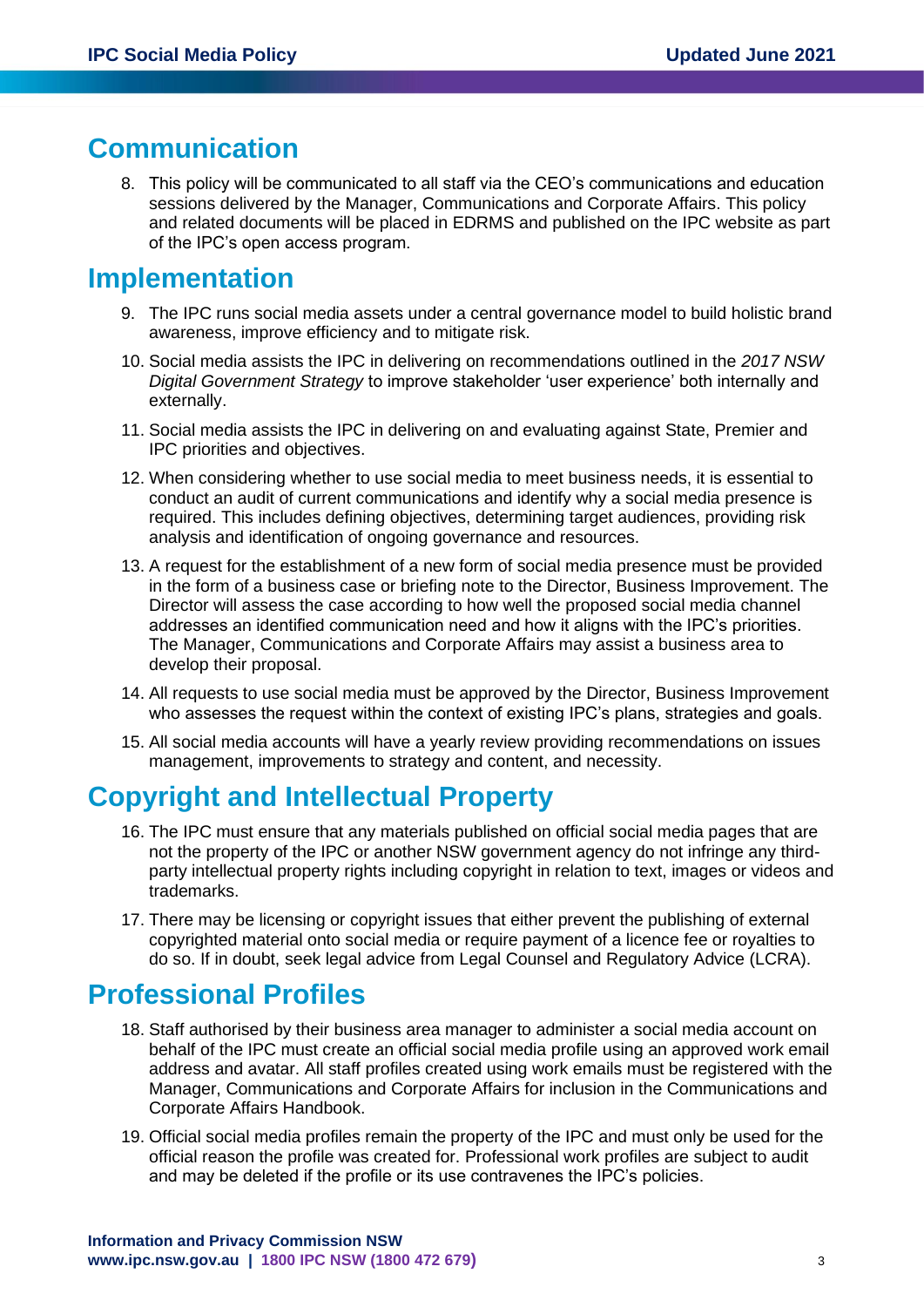### **Passwords**

20. For more information about passwords and information technology security, please read the [DCS information security page.](https://dfsiintranet.finance.nsw.gov.au/service/ict/information-security)

# **Professional Use of Social Media**

- 21. Professional use of social media includes managing and responding to public contributions on the IPC's social media channels.
- 22. Before engaging in social media as a representative of the IPC, employees must be authorised by a member of the Executive
- 23. If advice is required, regarding social media content please contact the Manager, Communications and Corporate Affairs.
- 24. Authorised representatives must:
	- adhere to the [IPC's Code of Conduct](https://www.ipc.nsw.gov.au/node/201) and NSW Public Service Commission's Code of Ethics and Conduct for NSW government sector employees (see 3. Definitions) at all times
	- disclose and comment only on information classified as information in the public domain
	- ensure that all content published is factually accurate and not misleading and complies with relevant legislation and IPC policies
	- adhere to the **IPC's Media Protocol**
	- ensure they do not make an IPC announcement unless specifically authorised to do so
	- comment only in the area or areas in which they have been authorised to comment
	- adhere to the Terms of Use of the relevant social media platform/website,
	- respect copyright laws and fair use of copyrighted material and attribute work to the original author/source
	- sight the written consent form/s authorising the use of a photo and/or video prior to uploading and/or linking the photo and/or video on the social media channel
	- disclose to their business area manager any engagement online with an external client, former external client, or their family and friends where there may be a real, potential or perceived conflict of interest
	- must only use personal or health information of individuals for the purpose for which it was collected and in accordance with the [IPC's privacy policies](https://www.ipc.nsw.gov.au/node/51) and the *[Privacy and](https://www.legislation.nsw.gov.au/#/view/act/1998/133)  [Personal Information Protection Act](https://www.legislation.nsw.gov.au/#/view/act/1998/133)* and the *[Health Records and Information Privacy](https://www.legislation.nsw.gov.au/#/view/act/2002/71)  [Act](https://www.legislation.nsw.gov.au/#/view/act/2002/71)*.
- 25. Authorised representatives must not:
	- use IPC social media channels for personal use including use of an IPC issued email address
	- post or respond to content that is offensive, obscene, defamatory, threatening, harassing, bullying, discriminatory, hateful, racist, sexist, infringes copyright, constitutes a contempt of court, breaches a court suppression order or otherwise unlawful
	- use language that is discriminatory, defamatory, antagonistic, insensitive, inflammatory, condescending or offensive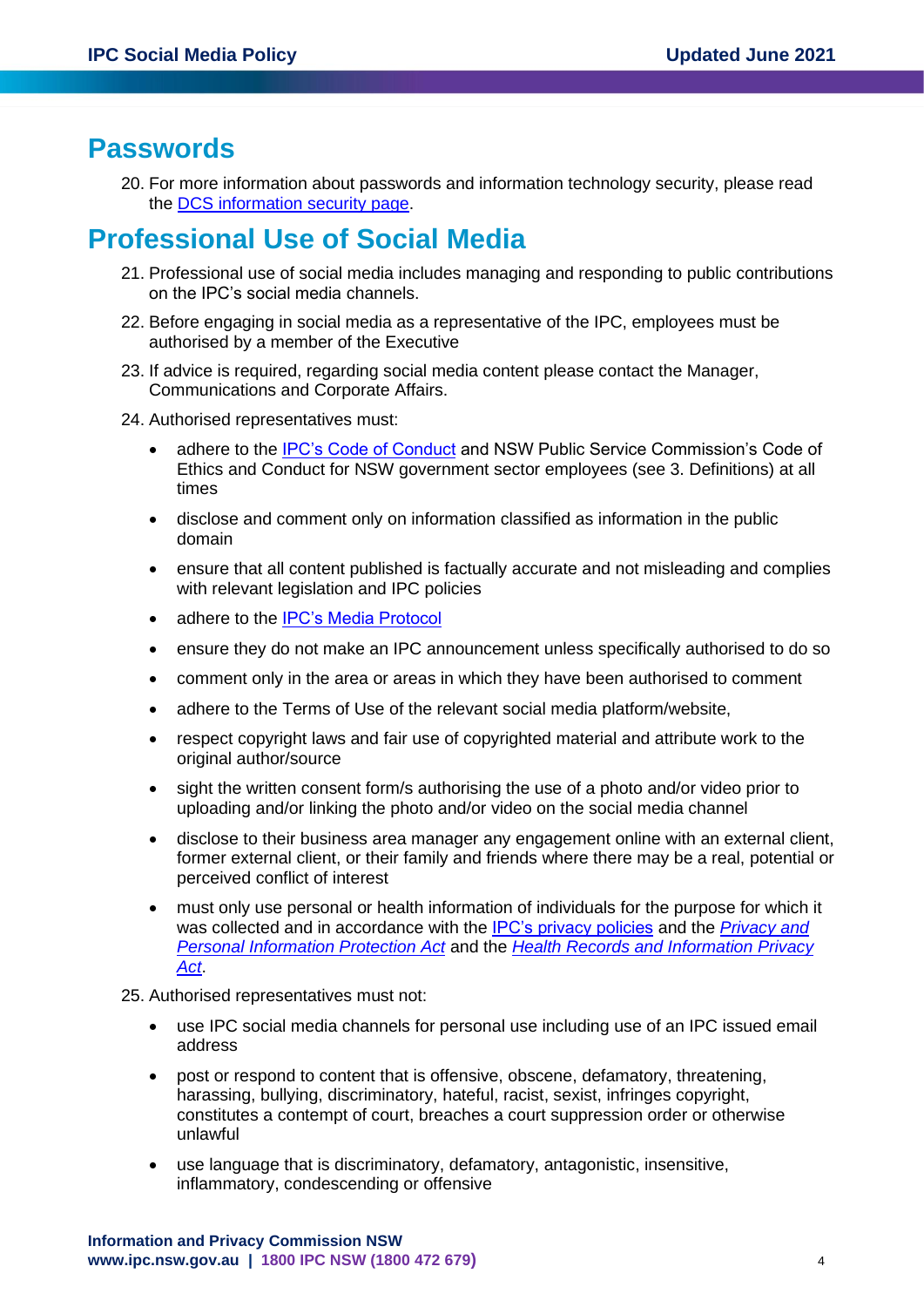- use or disclose any confidential, operationally sensitive or secure information without authorisation from their business area manager, including but not limited to; procedures, reviews and casework, matters before NSW Civil and Administrative Tribunal (NCAT), and publications currently under review
- disclose official information (whether confidential or not) unless authorised to do so or unless the information is already in the public domain
- disclose the personal information of external clients, colleagues or others
- post images of external clients, colleagues or others without their written permission (see the [Social Media Procedures](https://nswgov.sharepoint.com/sites/IPCAllStaff/Shared%20Documents/General/Hyperlinks%20-%20Documents/IPC_Social_Media_Procedures_November_2020%20-%20internal.tr5) document for a copy of the Department Written Consent Form)
- collect personal information of individuals or groups posting, following or interacting on the social media channel
- post or comment on non-IPC social media platforms, including forums and blogs attempting to influence commentary or change opinions
- 'follow', 'like', 'retweet' 'tag' or 'share' content when not authorised or approved to do so by their business area manager
- publish material that could lead to contempt of court, criminal penalty or civil liability
- make any comment or post any material that might otherwise cause damage to the IPC's reputation or bring it into disrepute
- make a comment or endorsement that could be perceived as criticising the decisions, policies or practices of the IPC or the NSW Government
- advertise, use or disclose their personal IPC email address without authorisation from their business area manager
- imply the IPC's endorsement of personal views
- endorse products, causes or opinions
- commit the IPC to any action or initiative unless they have authority, or have been authorised, to do so by their manager
- publish content about children or protected persons in violation of particular restrictions on publication, or publishing content without authorisation. Advice should be sought when considering publication of material identifying children
- use social media to establish or maintain engagement with applicants or clients, former external clients or applicants, their families or friends who know their identity as an employee of the IPC, where there is a real, potential or perceived conflict of interest or risk of bringing the IPC or the employee into disrepute.

### **Paid Posts and 'Boosts'**

- 26. Paid posts, referred to as 'boosts' are paid social media content that are informed by the *Government Advertising Act 2011* (NSW). Paid posts are considered advertising. Under the [NSW Government Advertising Guidelines,](https://communications.dpc.nsw.gov.au/assets/dpc-nsw-gov-au/files/Communications-and-Engagement/998238eddd/nsw-government-advertising-guidelines.pdf) campaigns are required to be presented objectively, in a fair and accessible manner. Government advertising campaigns may only be used to achieve the following objectives:
	- encouraging changed behaviours or attitudes that will lead to improved public health and safety or quality or life;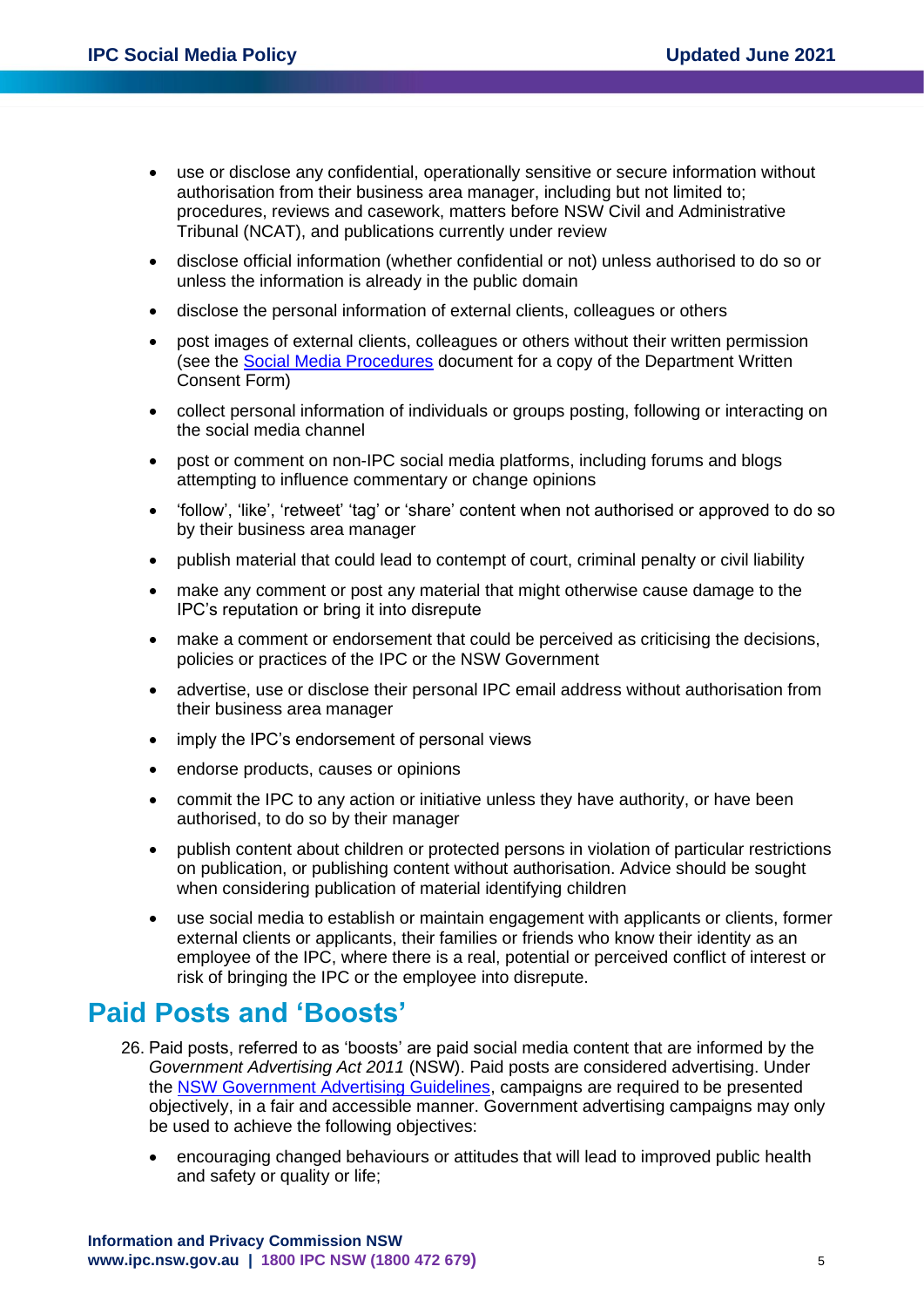- maximising public and commercial compliance with laws and regulations:
- encouraging use of government products and services;
- encouraging public involvement in government decision-making;
- raising awareness of a planned or impending initiative and reporting on performance in relation to NSW Government undertakings;
- assisting in the preservation of order in the event of a crisis or emergency; and
- recruiting staff, disseminating important statutory information and promoting business opportunities with the NSW Government.
- 27. Paid social media posts must not mention or include images of Ministers, unless approved.
- 28. Paid social media posts will be determined in consultation between the relevant business area, the Manager, Communications and Corporate Affairs and the Director, Business Improvement.

# **Use of Social Media by Third Parties**

- 29. Third parties who are working with the IPC or who are associated with a program, project or activity of the IPC are bound by the relevant documents that govern the conduct of staff of the IPC when engaging in social media. These documents will include the [IPC's Code](https://www.ipc.nsw.gov.au/node/201)  [and Conduct.](https://www.ipc.nsw.gov.au/node/201)
- 30. It is the responsibility of the manager or director, when engaging third parties, to ensure that the relevant document/s that govern the conduct of the third party or parties complies with the professional and personal use of social media standards outlined in this policy.

### **Paid Influencers**

31. The IPC policy on paid influencers is that they are not to be engaged. As independent entities, their online conduct be it past, present or future, requires management by IPC staff beyond the scope or capacity of their workday duties. This creates a reputational risk for the IPC that contravenes best practice.

# **Moderation and Risk Management**

- 32. To protect reputation, information and intellectual property, and mitigate legal action, the IPC and its business areas must manage risks associated with using social media channels.
- 33. Effective social media risk management will address the four main risks produced by social media. They are:
	- I. damage to reputation that can result in a loss of trust or credibility
		- to the agency (IPC)
		- to staff
		- to an individual employee
	- II. release of sensitive or confidential information, whether accidental or malicious
	- III. engagement in social media, while not violating laws and regulations, which causes a personal or professional disadvantage or causes damage to the IPC's reputation or brings it into disrepute.
	- IV. appropriation of the IPC's social media platform including establishment of fake pages that provide false information or otherwise acting maliciously.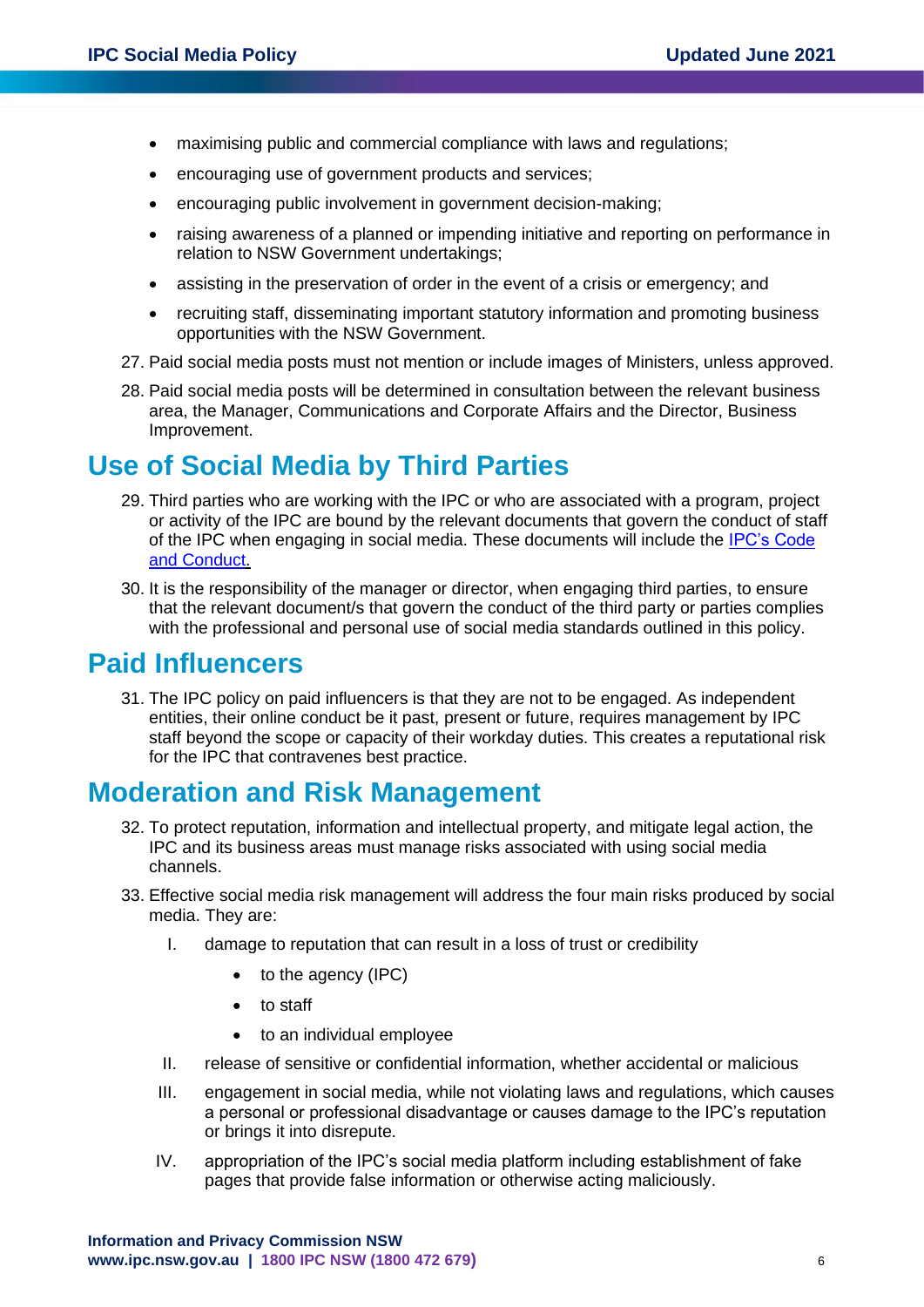- 34. Business area managers owning the social media channel must outline procedures to manage the risk of accidental or malicious publishing of operationally sensitive material. (See, Professional Use of Social Media, paragraph 21).
- 35. The Communications & Corporate Affairs unit must ensure moderation rules, known as Terms of Use, are accessible and published on the social media channel or made available on the IPC website. See paragraph 56.
- 36. Monitoring and evaluating online comments are an integral part of social media engagement. Online comments by NSW citizens are a valuable resource providing public insight and sentiment. This is distinct to official public consultation (See Definitions), where public comment is invited. Official consultation is to be conducted through the whole-ofgovernment 'Have Your Say' website or IPC 'Have Your Say' website for IPC-specific consultations.

### **Responding to Comments**

- 37. Social media comments come in a variety of forms such as opinions, rhetorical statements, or direct questions and are an integral part of online discussion and public debate. Not all comments that appear on IPC social media accounts are directed at or require a response from the moderator. When a comment does require the moderator to respond, approved responses need to be sourced from official Fact Sheets or requested from subject matter experts in the business area that owns the source material.
- 38. Business area managers must outline procedures to manage responses to online comments. This includes closely liaising with the Communications and Corporate Affairs team, subject matter experts and relevant senior management to formalise approved responses.
- 39. For further information on standards for managing complaints and feedback about the IPC please see the [IPC Unreasonable Client Conduct Policy.](https://www.ipc.nsw.gov.au/node/1595)

# **Managing Risk**

- 40. The IPC has risk management policies, guidelines and training that support risk management activities. In requesting a social media channel, the business area must submit a risk management plan as part of their social media business case. Staff involved in managing social media channels must be familiar with the administration of risk management activities.
- 41. It is a primary responsibility of the directors to ensure publicly contributed comments are moderated to meet policy and legislative requirements particularly regarding discrimination and defamation.
- 42. Moderation also warrants review and necessary actions to address:
	- offensive comments or responses
	- where a person alleges that a comment is defamatory, discriminatory or offensive and requests its removal
	- accidental or malicious publishing of operationally sensitive material.
- 43. Failure to remove an offensive comment may contravene discrimination legislation. Business area managers must ensure that appropriate resources are allocated to social media monitors, including technical support, software upgrades and staff training.
- 44. See the [IPC's Media Procedures,](https://nswgov.sharepoint.com/sites/IPCAllStaff/Shared%20Documents/General/Hyperlinks%20-%20Documents/IPC%20Media%20Procedure%20June%202021%20-%20(Keep%20updated%20-%20not%20published%20to%20website).tr5) for an example of moderation guidelines.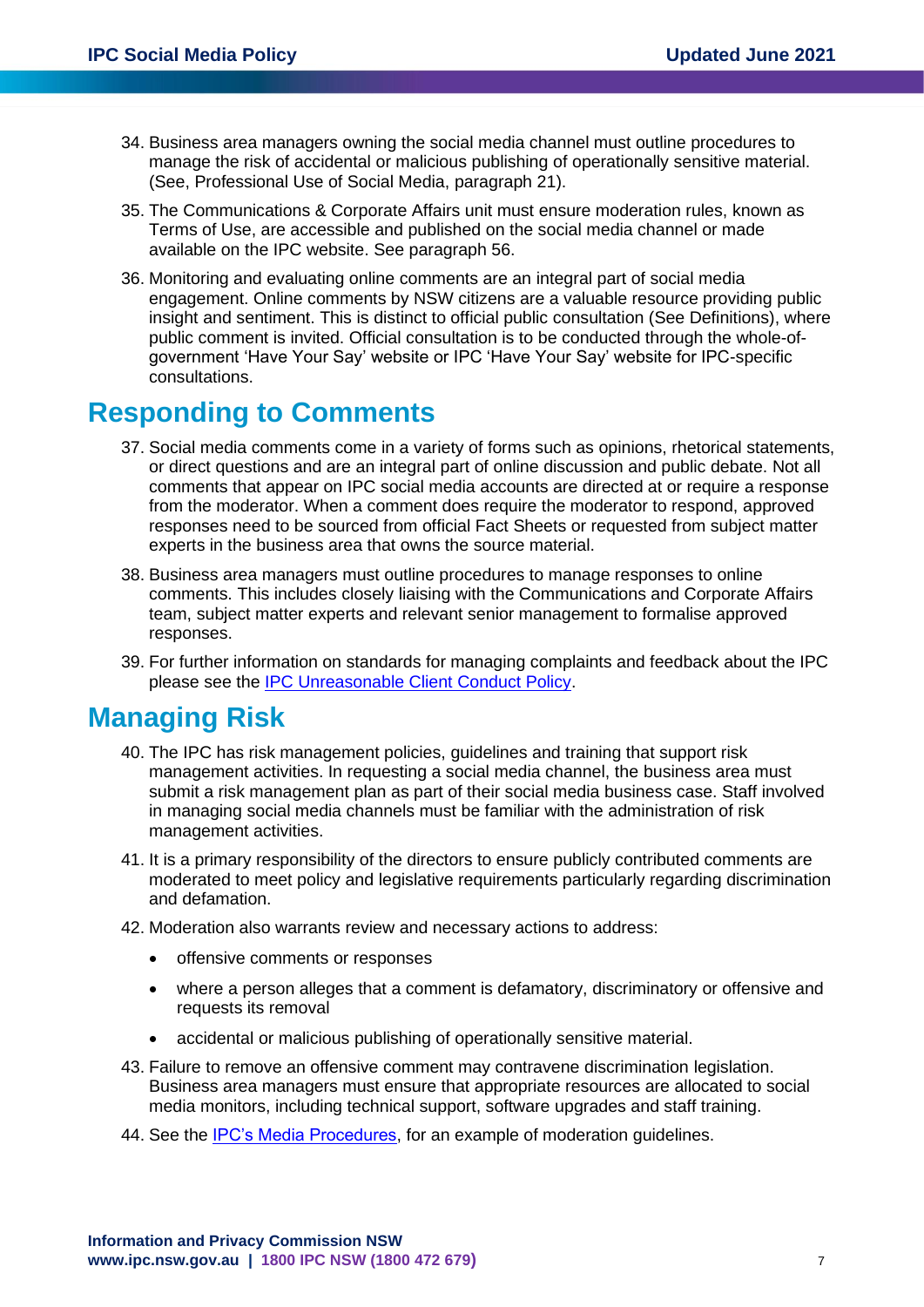# **Managing Inappropriate or Unlawful Disclosures**

- 45. Staff managing social media are required to have adequate employee training, governance and resources for maintenance of their channel/s to appropriate standards as outlined in this policy. Inappropriate or even unlawful disclosures of information may occur intentionally but may also be a result of an accidental disclosure. Where inappropriate publishing of content, including content of a sensitive, confidential or operational nature occurs in breach of this policy, the [IPC's Code of Conduct,](https://www.ipc.nsw.gov.au/node/201) and NSW Public Service Commission's Code of Ethics and Conduct for NSW government sector employees, the content should be removed immediately; and a record kept of the disclosure and other relevant information about circumstances and subsequent actions. Please see the IPC [voluntary data breach notification](https://www.ipc.nsw.gov.au/privacy/voluntary-data-breach-notification) page for more information.
- 46. Advice must be given as soon as possible to the Director Business Improvement and the Manager, Communications and Corporate Affairs. Ongoing responses may include an analysis of the reasons for the event and formulation of responses that would mitigate future similar risks. All staff should be familiar with the [IPC's Privacy Management Plan.](https://www.ipc.nsw.gov.au/node/51)
- 47. **All unlawful disclosures of personal or health information are governed by** the *Privacy Personal Information Protection Act 1998* (PPIP Act) and *Health Records Information Privacy Act 2002* (HRIP Act). To seek advice and report any breaches or potential breaches of privacy please contact your Manager.

# **Identifying Inappropriate Use**

- 48. Any employee seeing inappropriate or unlawful content, or content that may otherwise have been published in breach of this Policy, on IPC social media channels or tools, must report the circumstances to the relevant business area manager and the Manager, Communications and Corporate Affairs via [communications@ipc.nsw.gov.au.](mailto:communications@ipc.nsw.gov.au)
- 49. Alleged inappropriate use will be investigated under the IPC code of conduct policy

# **Self-reporting Online**

- 50. Members of the public will from time to time, post information about an alleged crime, or emergency/information access and/or privacy breach (personal or otherwise).
- 51. When this occurs, it is important to capture the information (screen grab) for future reference and/or use for evidentiary/intelligence purposes and archive.
- 52. Encourage the author to contact police or the appropriate agency directly with any further information.
	- Emergencies: for any member of the public stating they intend to cause self-harm or harm to others, please tell them to call 000 (24 hours).
	- Non-emergency: for any member of the public who wants to leave feedback on IPC services and programs direct them to IPC's general enquiry inbox at [ipcinfo@ipc.nsw.gov.au](mailto:ipcinfo@ipc.nsw.gov.au)
	- Reporting a crime: call 1800 333 000 or<https://nsw.crimestoppers.com.au/>
- 53. For any member of the public in a non-emergency situation who wishes to speak to a counsellor, please advise them to call Lifeline on 13 11 14
- 54. For any member of the public in a non-emergency situation who needs advice on mental health pathways, please advise them to call the Mental Health Line 1800 011 511.
- 55. If a citizen has posted content deemed sensitive and/or inappropriate, the administrator should hide the information from public view, or capture the information and delete it from the page, if hiding the information from public view is not possible.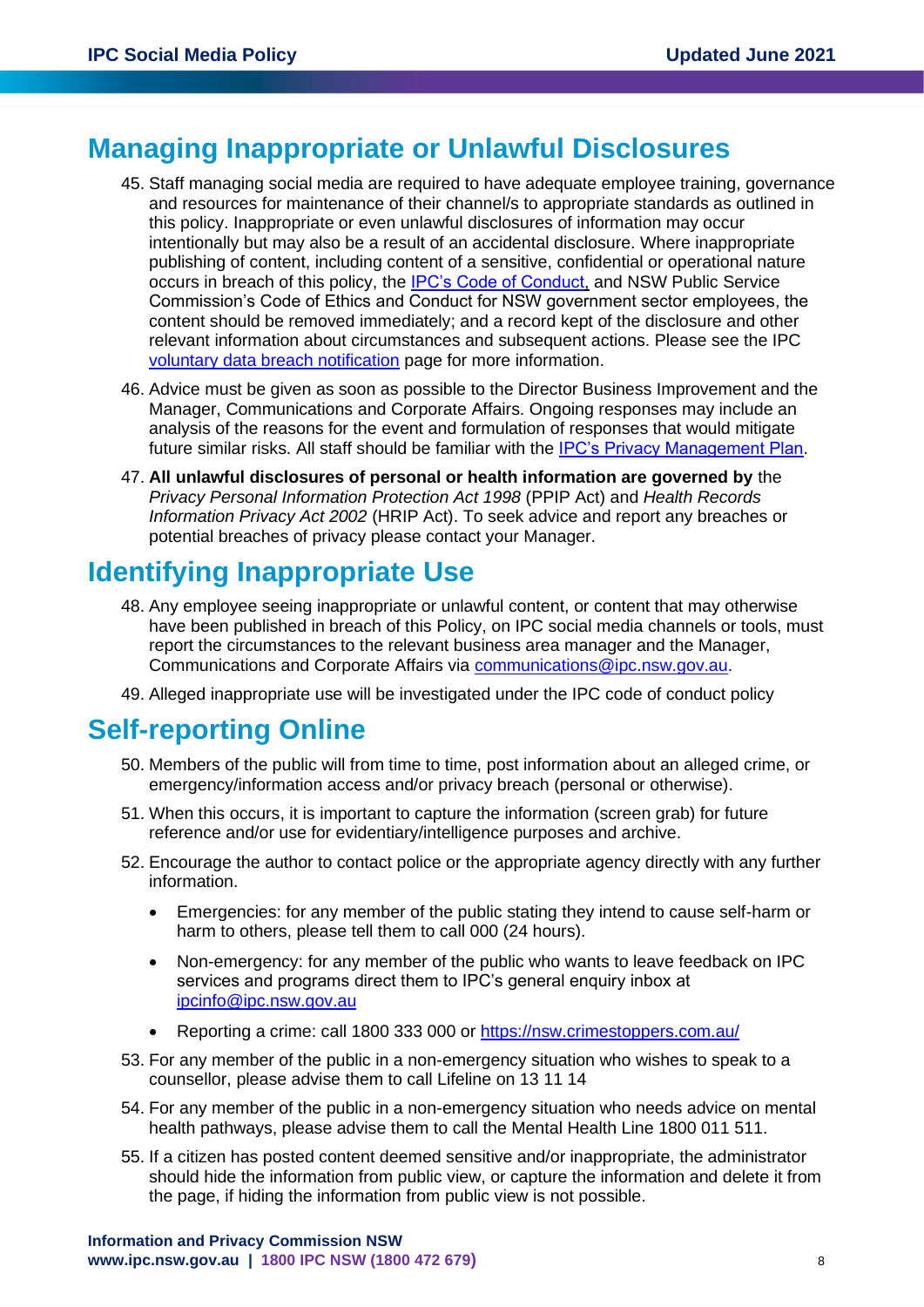56. For further information on standards for managing complaints and feedback about the IPC please see the [IPC Unreasonable Client Conduct Policy.](https://www.ipc.nsw.gov.au/node/1595)

# **Template "Terms of use" for External Audiences**

- 57. When using the IPC's social media platforms, you agree to comply with our terms of use as outlined below:
	- I. We welcome your comments on the IPC's social media, and ask that you show courtesy, respect and do not use the platforms to abuse, defame, provide offensive or inappropriate content for unlawful purposes.
	- II. To preserve the integrity of the IPC's decision making, comments will not be provided on any aspects of pending, current or finalised matters before NCAT.
	- III. Information posted on our sites is not intended to be legal advice and should not be used as such.
	- IV. The IPC asks that you protect your own personal privacy and that of others by not including personal information of yourself or of others to the page (for example, names, email addresses, private addresses or phone numbers).
	- V. Opinions or views expressed on the IPC's social media sites by people external to the IPC represent the thoughts of individual bloggers and online communities, and not the IPC.
	- VI. While the IPC makes reasonable efforts to monitor and/or moderate content posted on its social media platforms, we cannot always respond in real-time. The IPC's social media platforms are monitored during business hours and responses to comments will only be provided during business hours (excluding public holidays).
	- VII. The IPC reserves the sole right to review, hide or delete any comments it deems inappropriate. Comments including, but not limited to, the following may be deleted or hidden:
		- abusive or hurtful comments about a blogger, an individual, another participant or IPC employees, which may include:
			- o inappropriate or discriminatory language (e.g. profanity, racial, ethnic, disability, age, religion or gender-based)
			- o personal attacks or defamatory statements or comments (e.g. negative personal or untrue comments about a person)
		- views that impersonate or falsely represent any other person or falsely state or misrepresent affiliation with a person or entity;
		- irrelevant and redundant comments to the topic being discussed (e.g. promotion of events, groups, websites, organisations and programs not related to or affiliated with the IPC)
		- comments that violate the privacy of IPC staff, members, clients or stakeholders
		- details relating to lodging complaints, seeking legal advice or discussing any matters brought to the IPC that are pending, current or finalised
		- content that may or would constitute a criminal offence or give rise to civil liability, or that otherwise violates any local, provincial, national or international law or regulation in the world (or encourage others to do so).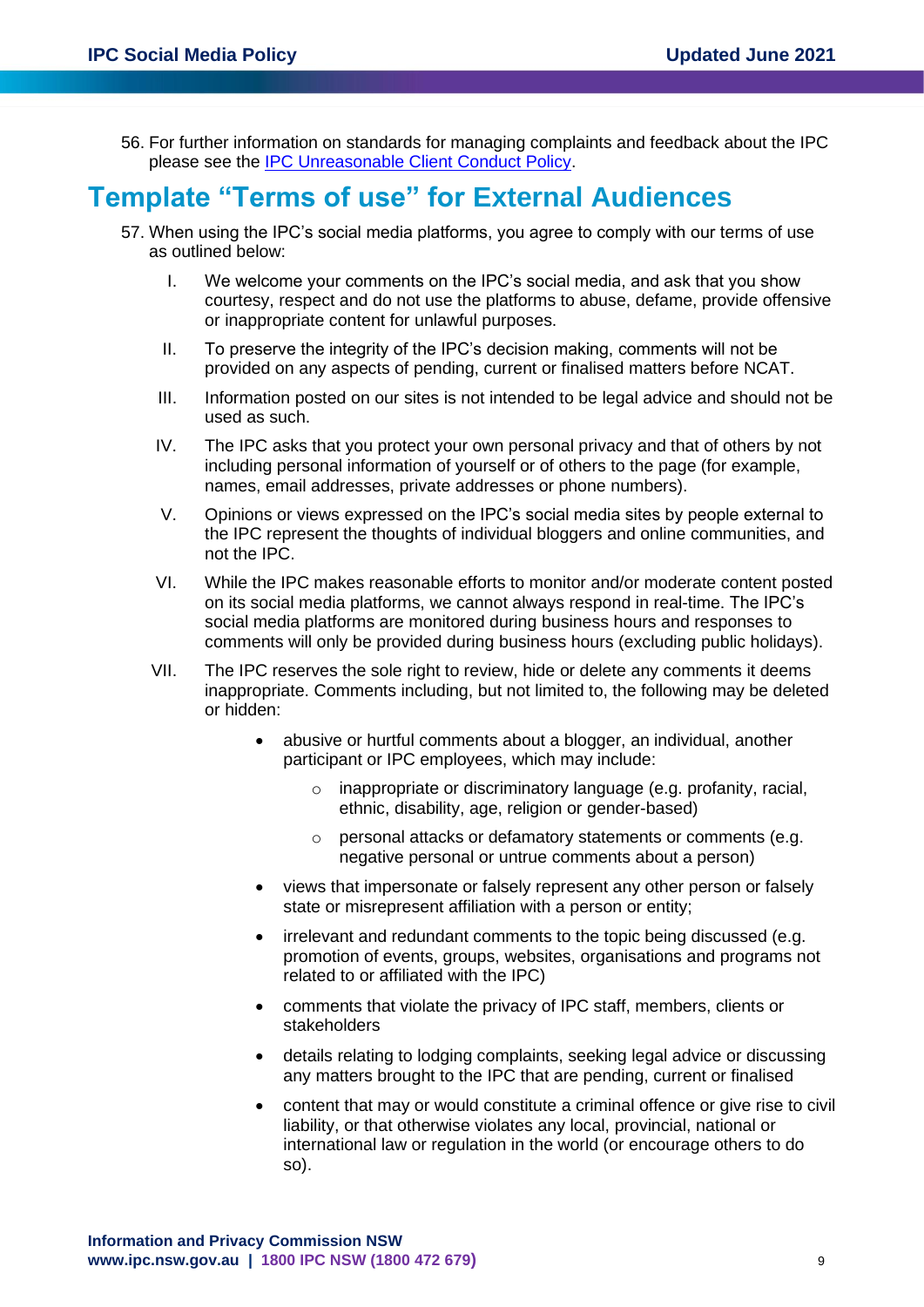- VIII. Persistent inappropriate use of the IPC's social media platforms will lead to the user being blocked from the IPC's platforms, and/or reported to the platforms Administrator for breach of their terms of use.
	- IX. Links from the IPC's social media sites to other websites are provided as a guide only and do not constitute endorsement of those sites by the IPC and as such we are not responsible for the content of external websites.
	- X. By submitting content to the IPC's social media platforms, you understand and acknowledge that this information is available to the public and is considered a public record.
- XI. The IPC makes no claims, promises, or guarantees about the accuracy, completeness, or adequacy of the contents on its social media platforms and expressly disclaims liability for errors and omissions in their content. No warranty of any kind, implied, expressed, or statutory, including, but not limited to, the warranties of non-infringement of third-party rights, is given with respect to the contents of social media or its links to other online resources.

# **Compliance and image permissions**

#### **Using photos and videos**

- 58. Approval must be given by the business area manager to publish a photo/s and/or video/s on a social media channel.
- 59. Prior to publishing a photo/s and/or videos on a social media channel, permission must be sought from individuals appearing in the photo/s and/or video/s to use their image for online purposes. A copy of the consent form is available in EDRMS (D20/009282/DJ).
- 60. *Note: all videos must be published to the department's You Tube channel – IPCNSW (http://www.youtube.com/user/IPCNSW).*

#### **Meeting accessibility compliance**

- 61. Social media channels must adhere to the [Web Content Accessibility Guidelines \(WCAG\)](https://www.w3.org/WAI/standards-guidelines/wcag/)  [2.0 and 2.1 standards.](https://www.w3.org/WAI/standards-guidelines/wcag/)
- 62. As a matter of equity of access, business areas must not rely on social media as the main or only source for publishing content and must consider complementary channels for publishing information.

#### **Record keeping**

- 63. As content begins to be created or received by means of social media channels, the IPC will ensure that content generated by the channel is maintained and can be accessed as required.
- 64. In some cases, social media interactions may be evidence for legal or investigation purposes. Staff should implement a strategy for social media records management that is in line with IPC Social Media Procedures, IPC's Functional Retention and Disposal Authority and the *[State Records Act 1998](https://www.legislation.nsw.gov.au/#/view/act/1998/17/full)* (NSW).
- 65. Please read: [NSW State Records' strategies for managing social media information.](https://www.records.nsw.gov.au/recordkeeping/advice/strategies-for-managing-social-media-information)

#### **Personal use of social media**

66. The IPC recognises employees may use social media in their personal life. This policy does not intend to discourage nor unduly limit personal expression online or use of social media channels.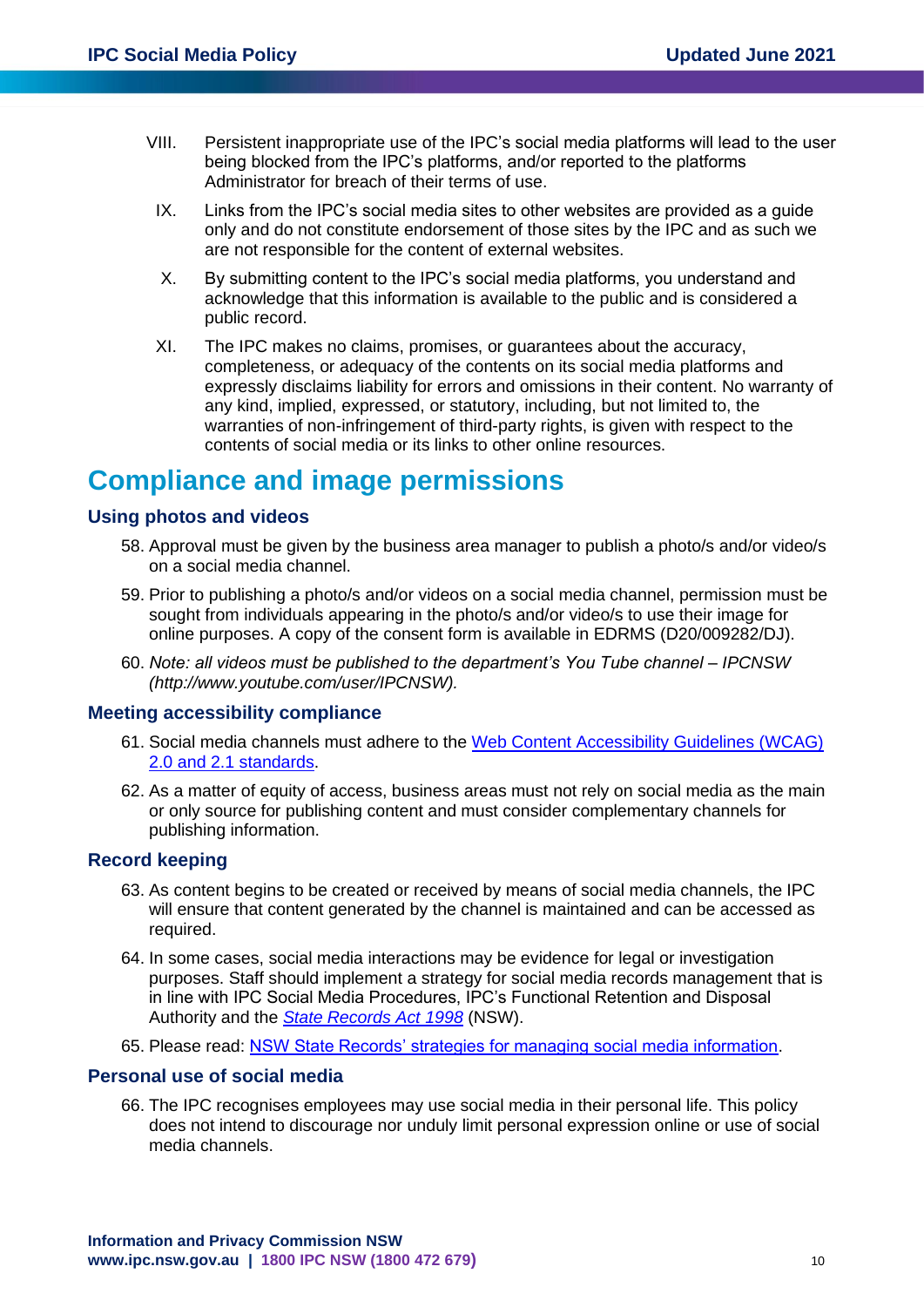67. As an employee of the IPC and the NSW Government, there is, however, a risk of legal and reputational damage (directly or indirectly and accidentally as well as with intention). This may occur to your person, as an employee within the IPC or to the IPC.

#### **Non-compliance**

- 68. All IPC employees are required to comply with this policy. Depending on the circumstances, non-compliance with this policy may constitute a breach of employment or contractual obligations, misconduct (under the [IPC's Code of Conduct](https://www.ipc.nsw.gov.au/node/201) and NSW Public Service Commission's Code of Ethics and Conduct for NSW government sector employees), sexual harassment, discrimination, or some other contravention of the law.
- 69. Those who fail to comply with this policy may face disciplinary action and, in serious cases, termination of their employment or engagement. In extreme cases, civil and/or criminal sanctions may be applicable*.*

#### **Conduct while off duty**

- 70. As members of a public sector organisation all employees must, even when off duty, act in accordance with the law and the content of this code. In so doing employees must ensure that they do not bring discredit to themselves as private citizens or to the IPC, and that they model exemplary behaviour and act as a positive influence in the community.
- 71. Employees should be aware that unlawful or unprofessional conduct, even in a private capacity, which may damage, or has the potential to damage, the reputation of the IPC, may constitute misconduct and attract action by the IPC in accordance with section 69(4) of the *Government Sector Employment Act 2013.*
- 72. Section 69(1) of the *Government Sector Employment Act 2013* provides that action can be taken for misconduct which occurs when an employee is off duty or before his or her employment.

#### **Public comment**

- 73. Public comment is any comment made where it is expected that it will be seen or heard by members of the public. This includes comments made on social networking sites (such as "Facebook," "Instagram," "LinkedIn," "YouTube" and "Twitter"); on the internet, including media-related websites and independently published blogs that invite public comments.
- 74. As a private individual, employees have the right to participate in public debate on political and social issues. In exercising this right, they also have the responsibility to make it very clear they are speaking as private individuals and not representing the official views of the IPC or the NSW Government.

In participating in any political, community and personal activity, employees must:

- ensure that all content published is factually accurate and not misleading and complies with relevant legislation and IPC policies;
- not make any comment where it could be inferred that the public comment, although made in a private capacity, is in some way an official comment of the NSW Government or of the IPC;
- not upload, post or comment on IPC information before official announcements have been made;
- not make comments or perform any online actions (such as liking) that would bring the IPC into disrepute or embarrass the agency;
- not use information obtained through their work at the IPC to assist their political, community or personal activities, or make the information known to any other person; and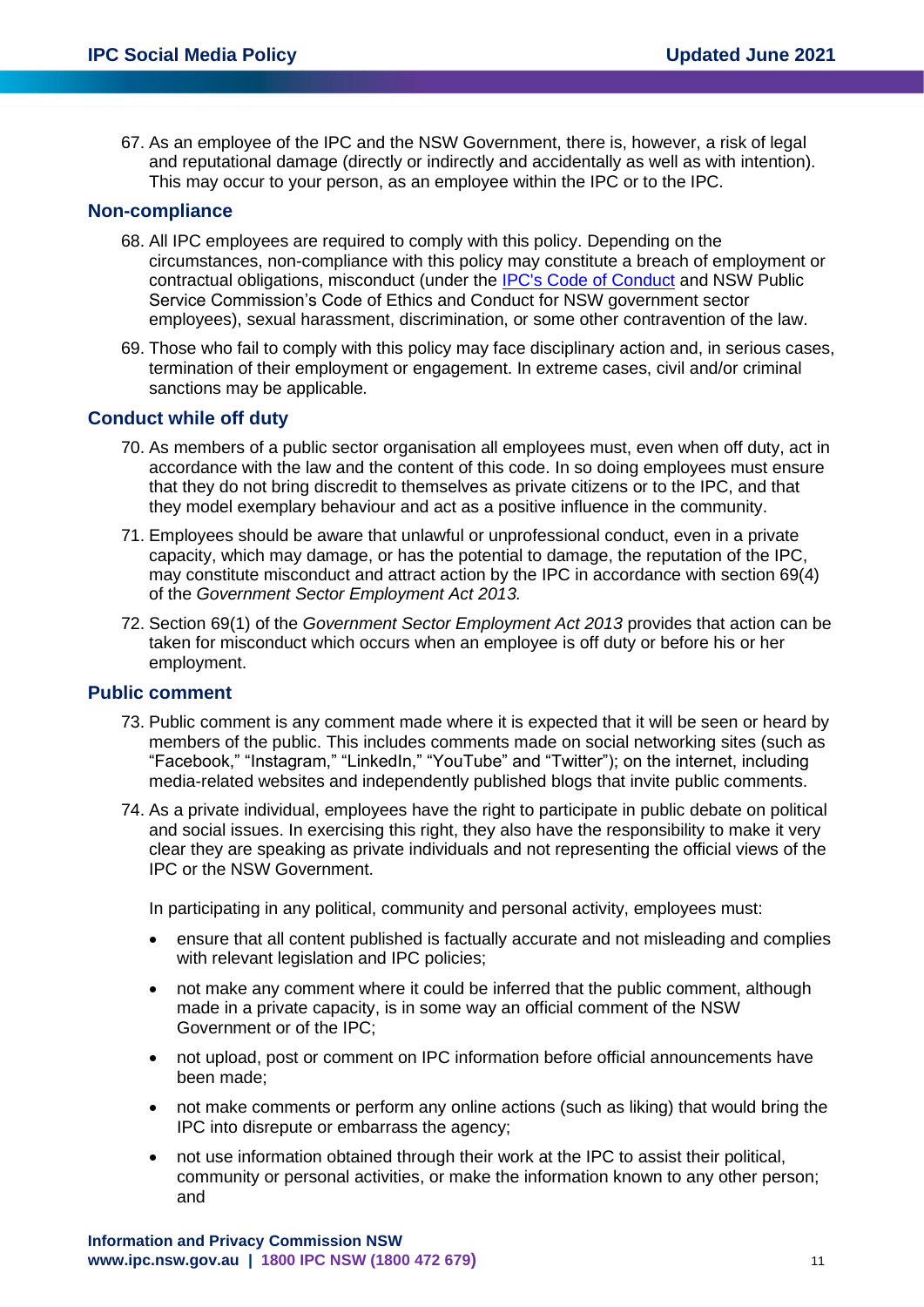- not misrepresent the position of the IPC on any issue.
- 75. For further information please read [IPC's Code of Conduct](https://www.ipc.nsw.gov.au/node/201) and NSW Public Service Commission's Code of Ethics and Conduct for NSW government sector employees.
- 76. Employees must not use the IPC's internet and computer resources to provide comments to journalists, politicians and lobby groups other than in the course of their official duties and as approved by the IPC.
- 77. The IPC's Media Policy outlines circumstances where it is and is not appropriate to make comment to media. Employees must not approach the media on IPC-related matters or discuss IPC business with the media unless authorised to do so by the Manager, Communication & Corporate Affairs.

#### **Using social media for unauthorised investigations**

78. Staff who are not individually authorised by their business area manager to conduct investigations (for example into complaints) must not conduct independent investigations via social media. If an employee witnesses or suspects any inappropriate behaviour, they must report it to their business area manager who will forward it to the appropriate team for further investigation.

#### **Identify as an IPC employee online**

- 79. If an employee identifies as an IPC employee on their personal social media accounts, they must be mindful that in their public life, they are required to serve the government of the day in an impartial manner. As LinkedIn is a professional networking platform, user's employment is usually stated and sections 21 to 56 apply.
- 80. It is recommended that social media engagement relating to IPC services be limited to 'Reactions' (such as Likes), Sharing of content, and Tagging of online acquaintances, when deemed appropriate. When engaging with online content caution is expected.
- 81. This policy does not stop employees from commenting on public posts but recommends caution and neutrality in tone.
	- Example, bias: strongly agreeing or disagreeing with a policy announcement can be perceived as bias.
	- Example, neutral: sharing information about an officially endorsed program as a link or post with a simple statement such as "this may interest all the law students I know" is appropriate.
	- Example, staff support: congratulating staff on work related achievements, such as winning a Premier's Award. Avoid commenting on the program or their specific duties; rather focus on acknowledging the achievement.

#### **People who do not identify as an IPC employee online**

- 82. People who do not identify themselves as an IPC employee when posting online are considered to be commenting in a private capacity under this policy and must comply with section 93 of this policy.
- 83. Staff should be aware that they can be identified as an employee of the IPC from their online activities. For this reason, staff should not post about their work, colleagues in context of work, or official information that provides employee related insights. Any identifiable information can be deemed in violation of the [IPC Code of Conduct](https://www.ipc.nsw.gov.au/node/201) and NSW Public Service Commission's Code of Ethics and Conduct for NSW government sector employees.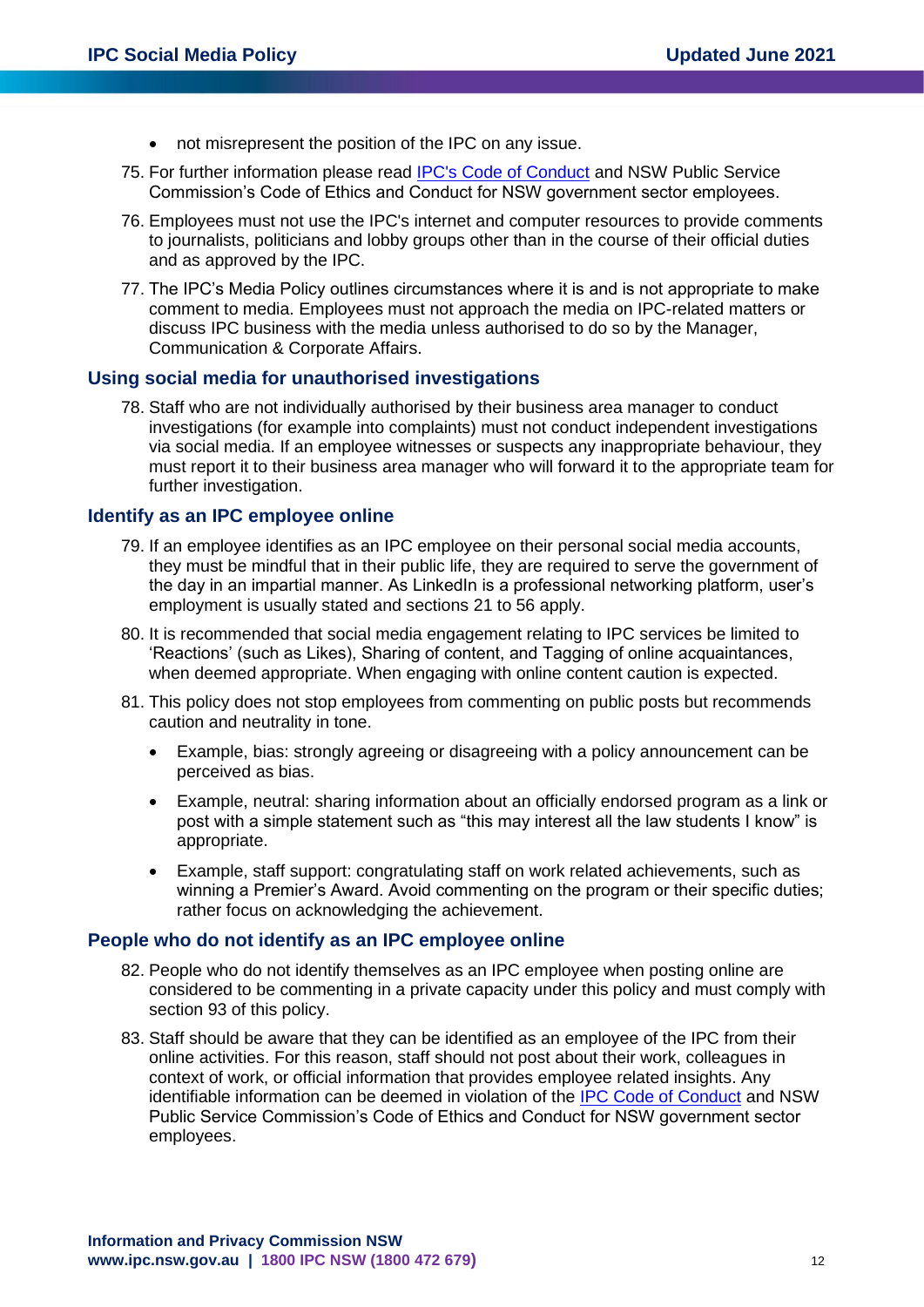84. Employees must also be mindful of the subject matter and tone of their comments on public social media, ensuring that any comment made is not referrable to the IPC and does not bring discredit to the IPC.

#### **Professional networking platforms**

85. Social media platforms such as LinkedIn provide employees with the opportunity to professionally network and share best practice information. While profiles on professional social networking pages are usually made as private citizens, personnel who identify themselves as employees and are commenting on matters relating to the IPC are commenting in an official, not a private capacity and so must comply with sections 21 to 56 of this policy.

#### **Security on professional networking platforms**

86. Limit information on professional networking platforms like LinkedIn to career related content. Avoid updates that show non-related travel, for example, as these platforms are targeted by scammers, organised crime (e.g. outlaw motorcycle gangs) and terrorist groups*.*

#### **Employees representing a union**

87. Comments made on matters relating to union business by members of unions in their capacity as a local delegate within the IPC or by union office holders employed by the IPC are permitted, as long as the individual makes clear that the comments are about matters that are only related to union business and are made in a union capacity and not as a staff member or on behalf of the IPC. An employee representing a union must adhere to the [IPC's Code of Conduct](https://www.ipc.nsw.gov.au/node/201) and NSW Public Service Commission's Code of Ethics and Conduct for NSW government sector employees.

#### **Online access**

88. Employees required to have internet access to perform tasks as outlined in their role responsibilities or using their own mobile devices, when accessing social media in the workplace in either a personal capacity or for professional uses, must do so in accordance with this policy, the [IPC's Code of Conduct](https://www.ipc.nsw.gov.au/node/201) and NSW Public Service Commission's Code of Ethics and Conduct for NSW government sector employees.

#### **Privacy**

- 89. People's personal information is important. When using social media, it is crucial to remain vigilant and regularly check your privacy settings to keep your information safe. This includes changing privacy settings, so they are only viewable by friends and family and only disclosing online location to trusted individuals.
- 90. It is recommended that personnel avoid using their full name and do not mention the location of their workplace.
- 91. The IPC recommends visiting the Stay Safe Online website to access tips for effective privacy online. Please visit Manage Your Privacy Settings for links on how to change your social media security settings. [https://staysafeonline.org/stay-safe-online/managing-your](https://staysafeonline.org/stay-safe-online/managing-your-privacy/manage-privacy-settings/)[privacy/manage-privacy-settings/](https://staysafeonline.org/stay-safe-online/managing-your-privacy/manage-privacy-settings/)
- 92. Staff should familiarise themselves with password security procedures for official IPC accounts and be equally as cautious with their private accounts. The Information and Cyber Security Group recommends changing passwords on a regular basis and adding Multi Factor Authentication that requires an additional form of authentication every time you sign in from a new device.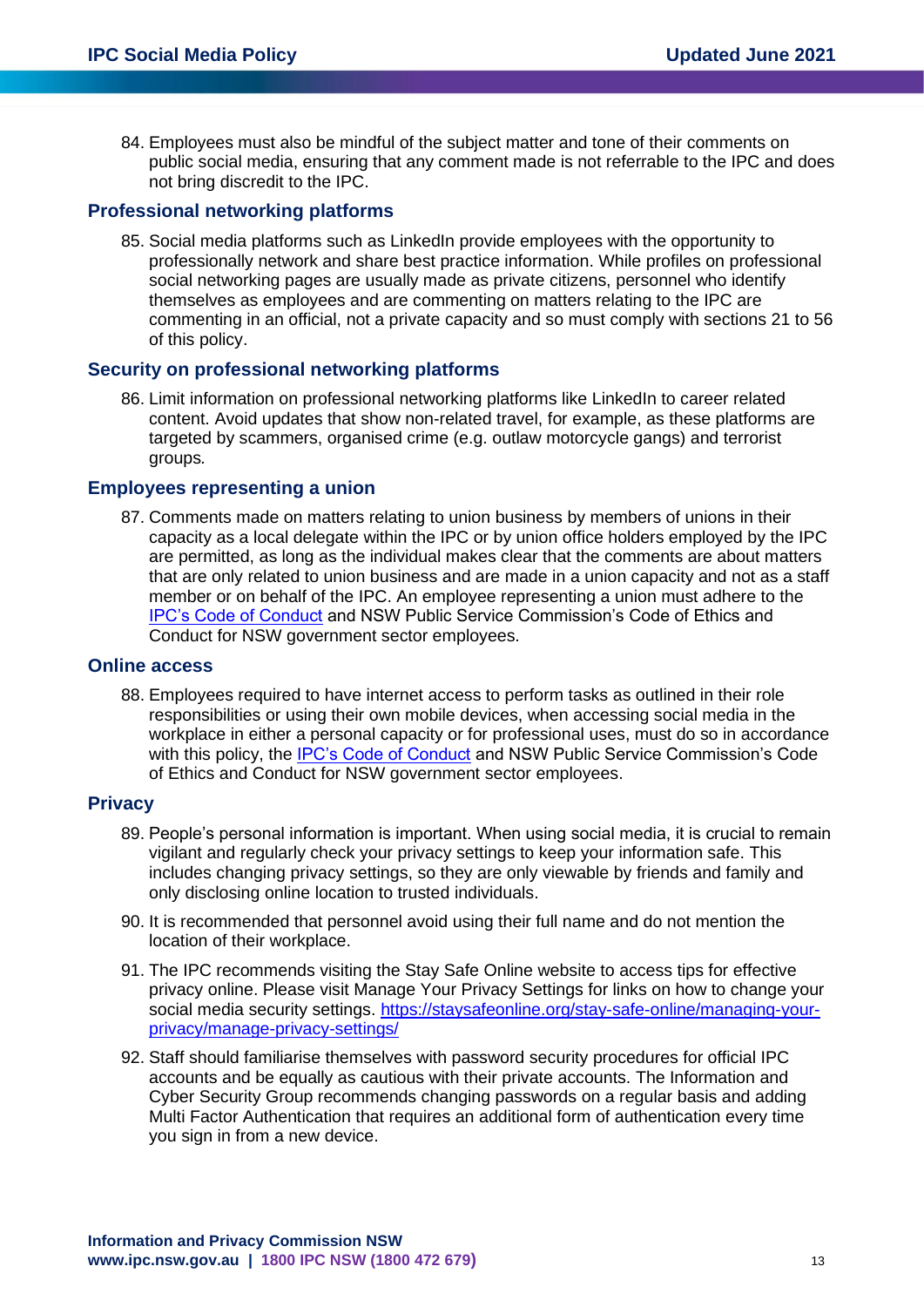#### **Code of Ethics and Conduct, checklist**

- 93. Employees must adhere to the [IPC's Code of Conduct](https://www.ipc.nsw.gov.au/node/201) and NSW Public Service Commission's Code of Ethics and Conduct for NSW government sector employees and to this Policy in their use of social media in a personal capacity. Employees must not:
	- imply they are authorised to speak as a representative of the IPC or the NSW Government, nor give the impression that their views express those of the IPC or the NSW Government
	- commit the IPC to any action or initiative unless authorised to do so
	- refer to pending court proceedings to avoid publishing material that may prejudice those proceedings or breach a court suppression order
	- publish content that is offensive, obscene, defamatory, threatening, harassing, bullying, discriminatory, hateful, racist, sexist, infringes copyright, breaches an individual's privacy, constitutes a contempt of court, breaches a Court suppression order, or is otherwise unlawful
	- publish content or information acquired in the workplace or while on duty including and especially relating to colleagues and clients
	- make comments or perform any online actions (such as liking) that would bring the IPC into disrepute or embarrass the agency
	- check-in online when at work as disclosing your location while at work is considered risky behaviour
	- use social media in the workplace in a way that allows identification of their location where this creates risk for the individual or the IPC
	- bully and/or harass colleagues. Workplace bullying and harassment may include any comments employees make online in their own private social networks or out of office hours. Abusive, harassing, threatening or defaming posts are a breach of the [IPC's](https://www.ipc.nsw.gov.au/node/201)  [Code of Conduct](https://www.ipc.nsw.gov.au/node/201) and NSW Public Service Commission's Code of Ethics and Conduct for NSW government sector employees.
	- use social media to establish or maintain engagement with external clients, former external clients, their families or friends who know their identity as an employee of the IPC, where there is a real, potential or perceived conflict of interest or risk of bringing the IPC or the employee into disrepute
	- disclose IPC email addresses or use any IPC logos or insignia
	- use the IPC email system for any personal postings or interactions over social media platforms
	- use their IPC issued email address to create a personal social media account.

# **Legislative Context**

- *[Anti-Discrimination Act 1977](https://www.legislation.nsw.gov.au/#/view/act/1977/48)* (NSW)
- *[Government Advertising Act \(2011\)](https://www.legislation.nsw.gov.au/#/view/act/2011/35)* (NSW)
- *[Government Information \(Public Access\) Act 2009 \(GIPA Act\)](https://www.legislation.nsw.gov.au/)* (NSW)
- *[Government Sector Employment Act 2013](https://www.legislation.nsw.gov.au/)* (NSW)
- *[Government Sector Employment Regulation 2014](https://www.legislation.nsw.gov.au/#/view/regulation/2014/60)*
- *[Health Records and Information Privacy Act 2002 \(HRIP Act\)](https://www.legislation.nsw.gov.au/)* (NSW)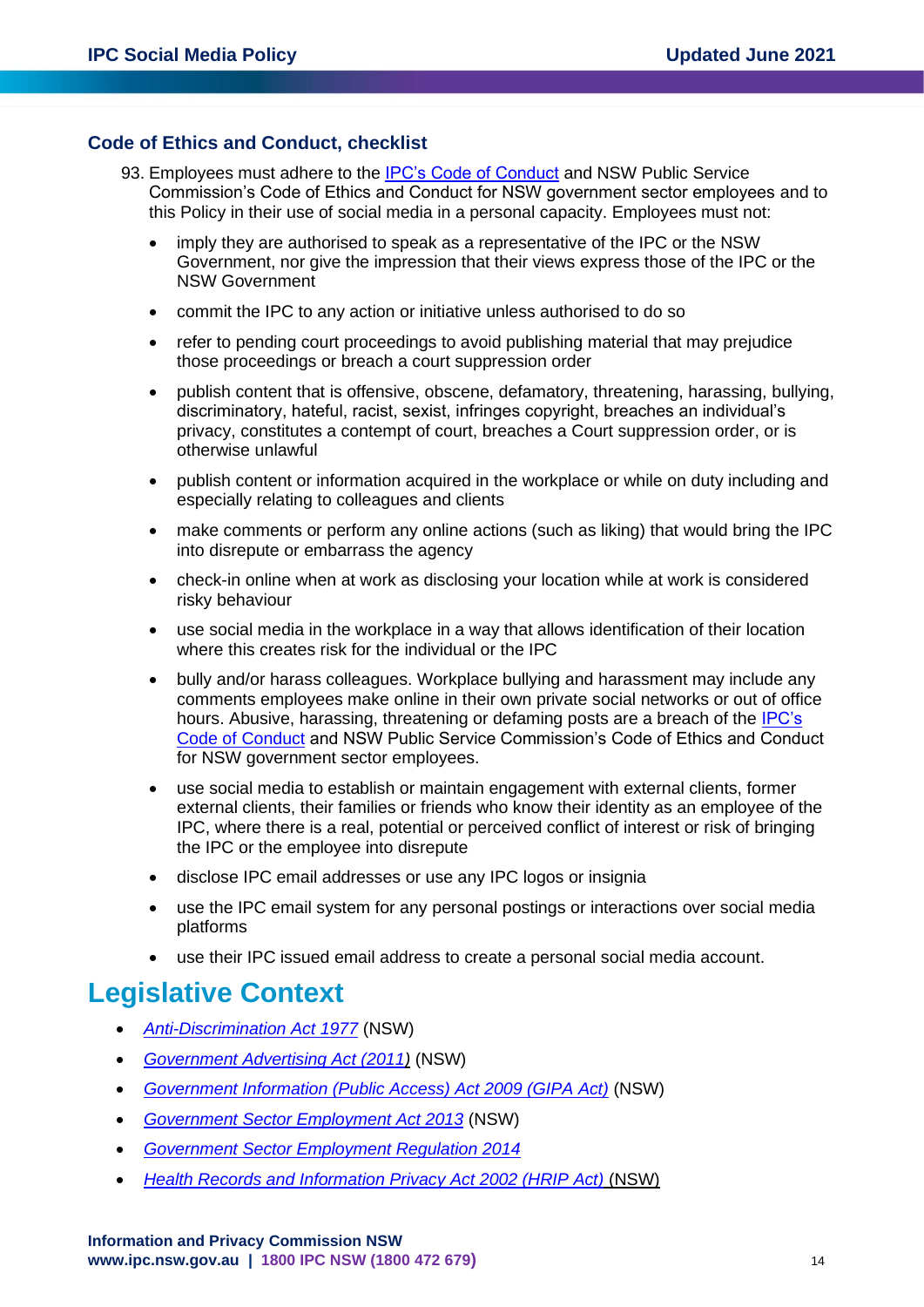- *[Privacy and Personal Information Protection Act 1998 \(PPIP Act\)](https://www.legislation.nsw.gov.au/)* (NSW)
- *[State Records Act 1998](https://www.legislation.nsw.gov.au/#/view/act/1998/17/full)* (NSW)

# **Related Policies**

This Policy is informed by the IPC, state and federal policies and guidelines including:

- [Australian Cyber Security Centre \(ACSC\) Security and Safety Tips for Social Media](https://www.cyber.gov.au/publications/security-tips-for-social-media)
- [Australian Cyber Security Centre \(ACSC\) Passphrase Requirements](https://www.cyber.gov.au/acsc/view-all-content/publications/creating-strong-passphrases)
- [NSW Government Digital Strategy](https://www.digital.nsw.gov.au/digital-strategy)
- [NSW Government Open Data Policy](https://www.digital.nsw.gov.au/sites/default/files/NSW_Government_Open_Data_Policy_2016.pdf)
- [NSW Government Advertising Guidelines](https://communications.dpc.nsw.gov.au/communications-resources/advertising-handbook/)
- [NSW Government Advertising Handbook](https://communications.dpc.nsw.gov.au/communications-resources/advertising-handbook/)
- [NSW Government Social Media Policy and Guidelines](https://www.nsw.gov.au/nsw-government-communications/social-media)
- [NSW Government Brand Guidelines](https://www.nsw.gov.au/nsw-government-communications/branding) issued by the NSW Department of Customer Service
- [NSW Public Service Commission Code of Ethics and Conduct for NSW government sector](https://www.psc.nsw.gov.au/about-us/our-code-of-ethics-and-conduct)  [employees](https://www.psc.nsw.gov.au/about-us/our-code-of-ethics-and-conduct)
- [IPC Code of Conduct](https://www.ipc.nsw.gov.au/node/201)
- NSW Department of Customer Service [Acceptable Use of Information and Information](https://www.customerservice.nsw.gov.au/__data/assets/pdf_file/0003/533550/Acceptable_Use_Policyv3_0.pdf)  [Systems Policy](https://www.customerservice.nsw.gov.au/__data/assets/pdf_file/0003/533550/Acceptable_Use_Policyv3_0.pdf)
- NSW Ombudsman, *[Applying the commitments to effective complaint handling -](https://www.ombo.nsw.gov.au/complaints/Complaint-handling-resources/applying-commitments) guidance [for agencies](https://www.ombo.nsw.gov.au/complaints/Complaint-handling-resources/applying-commitments)*
- NSW Ombudsman, February 2017, *[Effective complaints handling guidelines](https://www.ombo.nsw.gov.au/news-and-publications/publications/guidelines/state-and-local-government/effective-complaint-handling-guidelines-3rd-edition)*
- NSW Ombudsman, June 2015, *[Complaint management framework](https://www.ombo.nsw.gov.au/news-and-publications/publications/guidelines/state-and-local-government/complaint-management-framework-june-2015)*

# **Definitions**

**Administrator** is an IPC employee who manages the technical details of establishing the social media channel. The Communications and Corporate Affairs Communications team appoints Administrators. Administrators can act as authorised representatives and as moderators with approval from local business areas.

**Authorised representative** is an employee who has been approved by their relevant head of division or agency to interact on social media on behalf of the IPC in that division or agency's social media. Social Media Procedure 6.1 details the approval process for staff undertaking this role.

**Business area manager** is an employee Director, who has administrative responsibility for their business area.

**Content** includes text, audio, visual (for example, photographs), audio-visual (such as video), realtime audio-visual (such as tele-conferencing) and geo-spatial information.

**Department** means the Department of Customer Service NSW

**IPC** means the Information and Privacy Commission NSW.

**IPC's Code of Conduct** refers to the [IPC's existing Code of Conduct.](https://www.ipc.nsw.gov.au/node/201) A code of conduct is a guide to ethical workplace behaviour, setting out the minimum standards expected of employees of the IPC. It applies to all aspects of employment, including the workplace environment and workplace activities, and provides an ethical framework for decisions, actions and behaviour.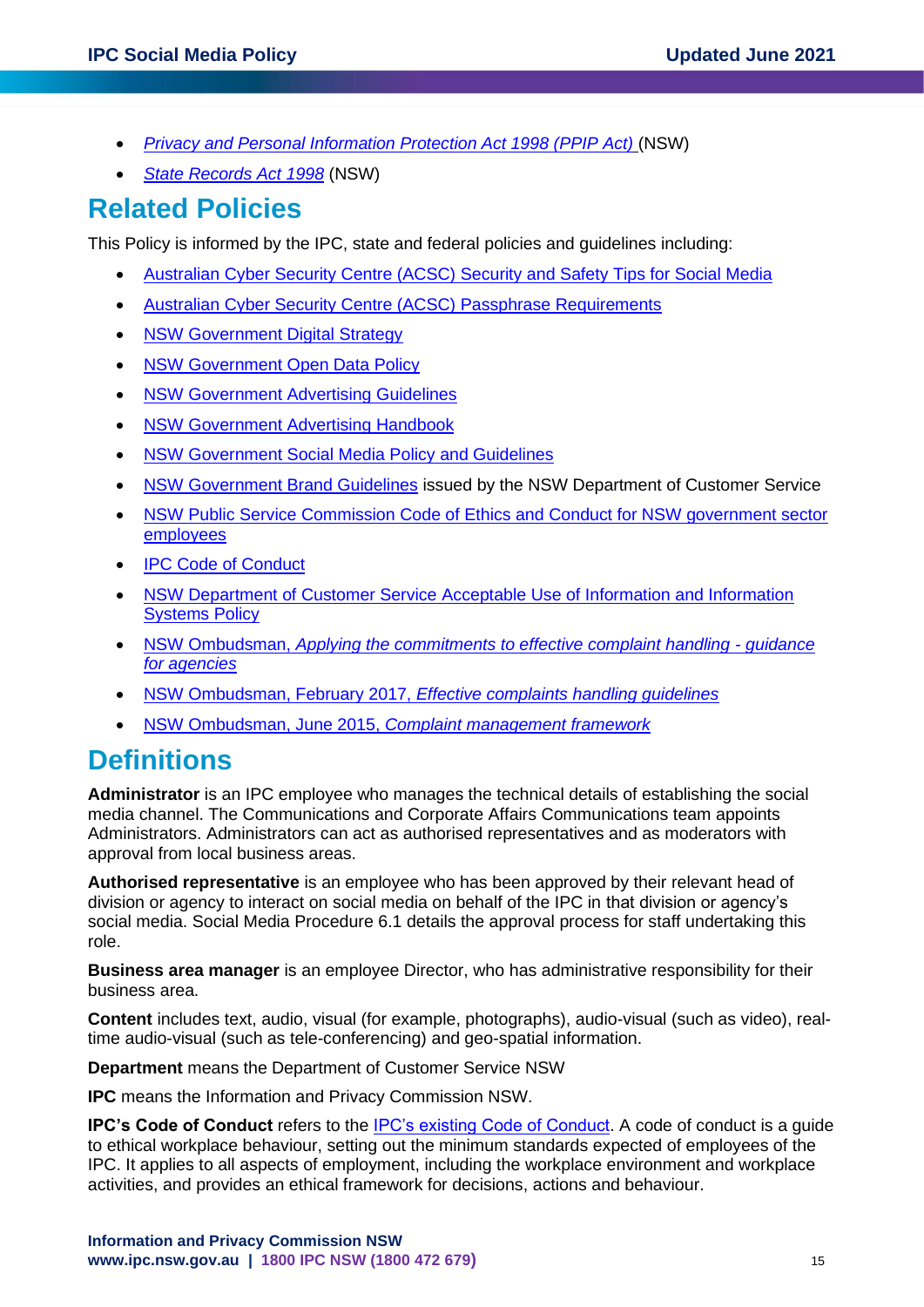**Media Policy** refers to an employee's relevant existing Media Policy and includes the NSW Department of Customer Service's Media Policy.

**Employee** means employee of the IPC and persons engaged to provide the IPC with services, information or advice. Employees are public service employees within the meaning of Part 4 of the *Government Sector Employment Act 2013* and include ongoing, temporary, casual, trainee, ministerial staff, SES officers, contractors, non-judicial statutory appointments and any member of the public service.

**Moderator** is an IPC employee who monitors online communications. The moderator may also answer general questions about the channel and respond to complaints. A moderator is also an authorised representative.

**Personal use of social media** means you are not identified as an IPC employee.

**Public Consultation** means a formal invitation for public comment on a specific matter for example a piece of legislation or public policy.

**Professional use of social media** means you are authorised to comment as an IPC representative.

**Sharing tools** are tools such as 'add this' share', 'retweet' or 'repost' that allows users to share information through a social media channel such as Facebook or Twitter.

**Social media** refers to third party applications or tools that enable creation and exchange of usergenerated content over the internet. Social media may include, (and is not limited to):

- social networking sites (e.g. Facebook, LinkedIn, Yammer, Weibo)
- video and photo sharing websites (e.g. Flickr, YouTube, Instagram, Vimeo, Vine)
- blogs, including weblogs, corporate blogs and personal blogs
- blogs hosted by media outlets (e.g. 'comments')
- micro-blogging (e.g. Twitter)
- wikis and online collaborations
- forums, discussion boards and groups (e.g. Google groups, Yahoo! Groups, Reddit)
- Vlogs and podcasting
- instant messaging including SMS (e.g. 'WhatsApp')
- geo-spatial tagging (e.g. Foursquare, Yelp, Snapchat)
- live broadcasting apps (e.g. Periscope, Facebook LIVE)
- review pages (e.g. Yelp, Zomato)
- online encyclopaedias (e.g. Wikipedia)
- any other channels or tools that allows for creation and exchange of user generated content.

**Third parties** are individuals or groups contracted to supply service to the IPC but are not directly employed by the IPC. These parties may include, but are not limited to, contractors and consultants.

**Web Content Accessibility Guidelines 2.0 (WCAG 2.0)** is the document produced by the World Wide Web consortium that provides standards, guidelines and conformance advice on website accessibility.